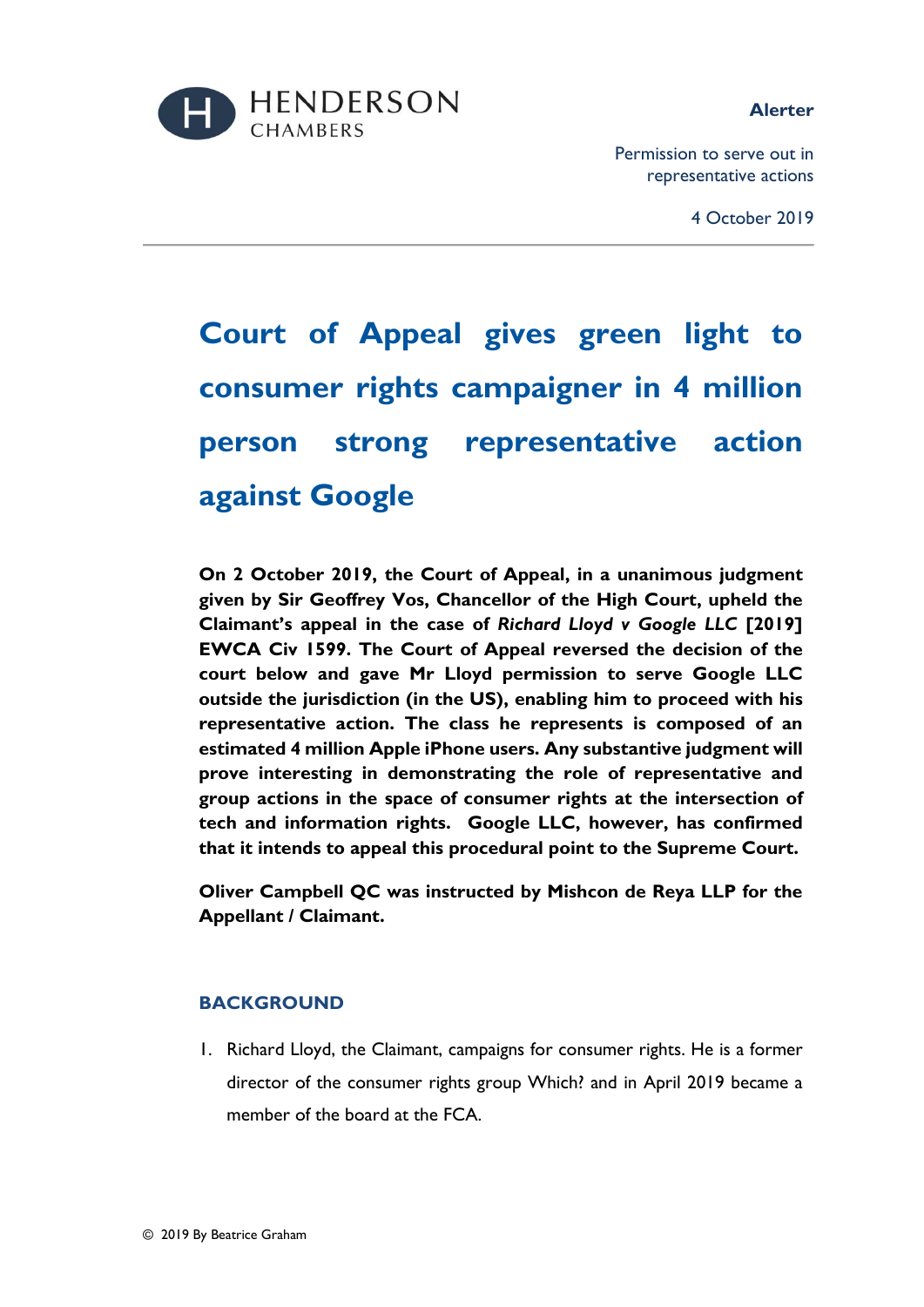2. He alleges that Google LLC secretly tracked aspects of the internet activity of some 4 million Apple iPhone users between 9 August 2011 and 15 February 2012.

**HENDERSON** 

**CHAMBERS** 

- 3. Many readers will be familiar with the concept of 'cookies'. These enable the placer of the cookie on a website to identify and track internet activity undertaken by a device. 'DoubleClick Ad Cookies' were developed by Google LLC to enable the delivery and display of internet based adverts. Exceptions created to Safari's default settings (an Apple designed browser) in place until March 2012, enabled Google LLC to devise and implement the 'Safari Workaround': "*Stripped of its technicalities, its effect was to enable Google to set the DoubleClick Ad cookie on a device, without the user's knowledge or consent, immediately, whenever the user visited a website that contained DoubleClick Ad content.*" (Warby J in the court below at paragraph 10).
- 4. Put even more simply, Google LLC were allegedly able to collect information about visits made by the devices to websites which contained adverts from Google's advertising network. Ultimately, Google were able to identify not just details such as period of time spent on a particular website, but, in some cases, approximate geographical location of the device and even information as to race, religion, ethnicity and sexual orientation.
- 5. Mr Lloyd's claim alleges breach of statutory duty under section 4(4) of the Data Protection Act 1998 and seeks, on behalf of the represented class, damages under section 13 of the Data Protection Act 1998 for infringement of data protection rights commission of the wrong and loss of control over data protection rights.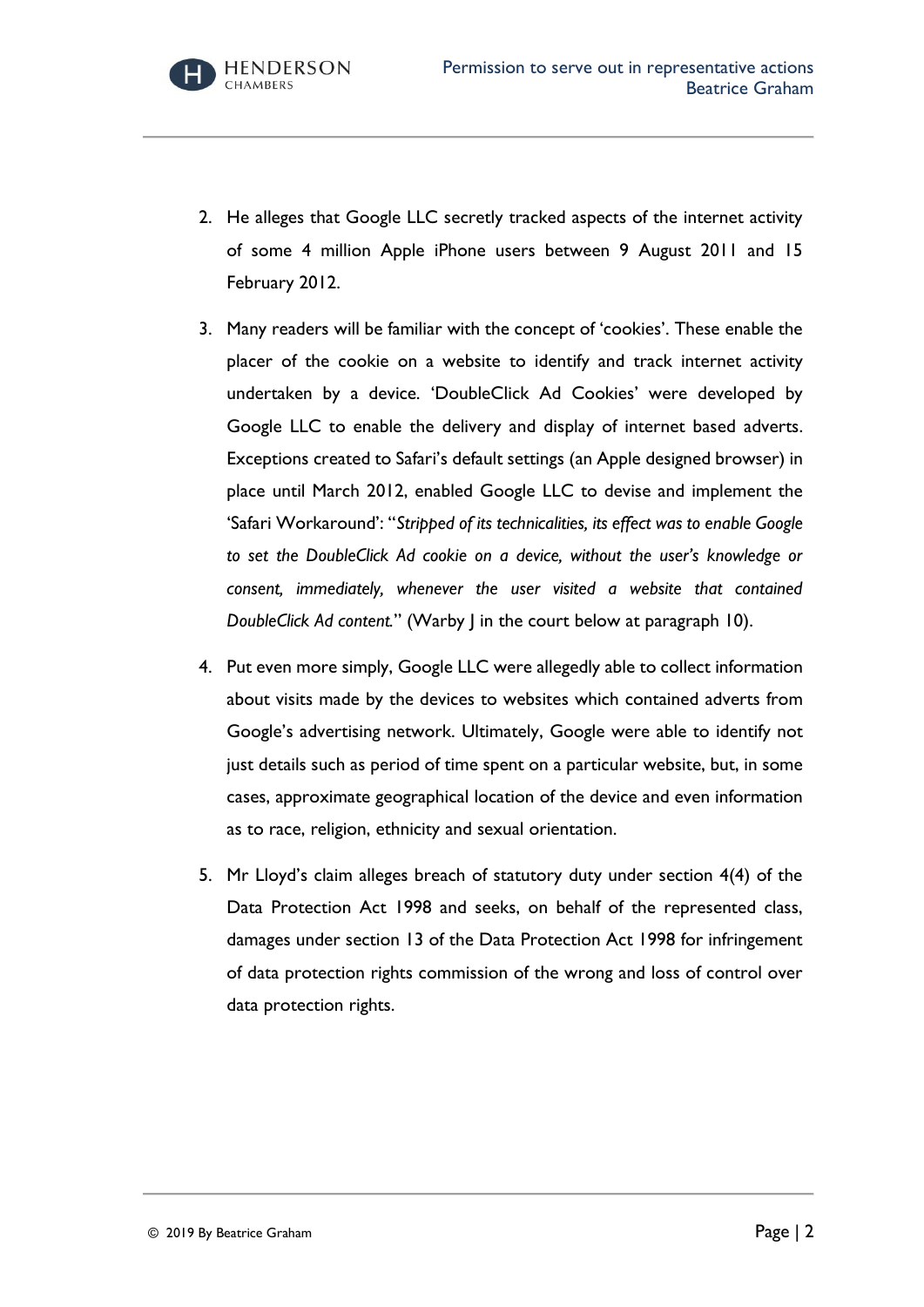# **DECISION AT FIRST INSTANCE – [2018] EWHC 2599 (QB)**

- 6. The issue before Warby J was a procedural one whether permission should be given for service out of the jurisdiction.
- 7. The judge provided an uncontroversial summary of the various aspects of the law governing service of tort claims out of the jurisdiction. The only point he identified as needing consideration was paragraph  $3.1(9)$  of PD 6B – in essence whether the Safari Workaround caused damage or counted as damage for the purposes of that paragraph such that the Claimant could be given permission by the court to serve out.
- 8. This led to further questions whether the claim identified any reasonable basis for seeking compensation under the Data Protection Act and whether there was any real prospect that the court would permit the claim to continue as a representative action under CPR Part 19.6. As to the first, the Judge decided there was no basis. As to the second (which the judge said he did not need to decide owing to his initial conclusion but would consider in any event) the judge found that the "*non-bendable*" (paragraph 83) threshold point was whether all the claimants had the same interest in the claim. The judge found that the breach of duty and the impact was not uniform across the class such that there was no realistic prospect that the court would permit the claim to continue.

## **THE COURT OF APPEAL'S DECISION – [2019] EWCA Civ 1599**

9. The Court of Appeal, with a bench composed of Dame Victoria Sharp, President of the Queen's Bench Division, Sir Geoffrey Vos, Chancellor of the High Court, and Lord Justice Davis found unanimously in favour of Mr Lloyd.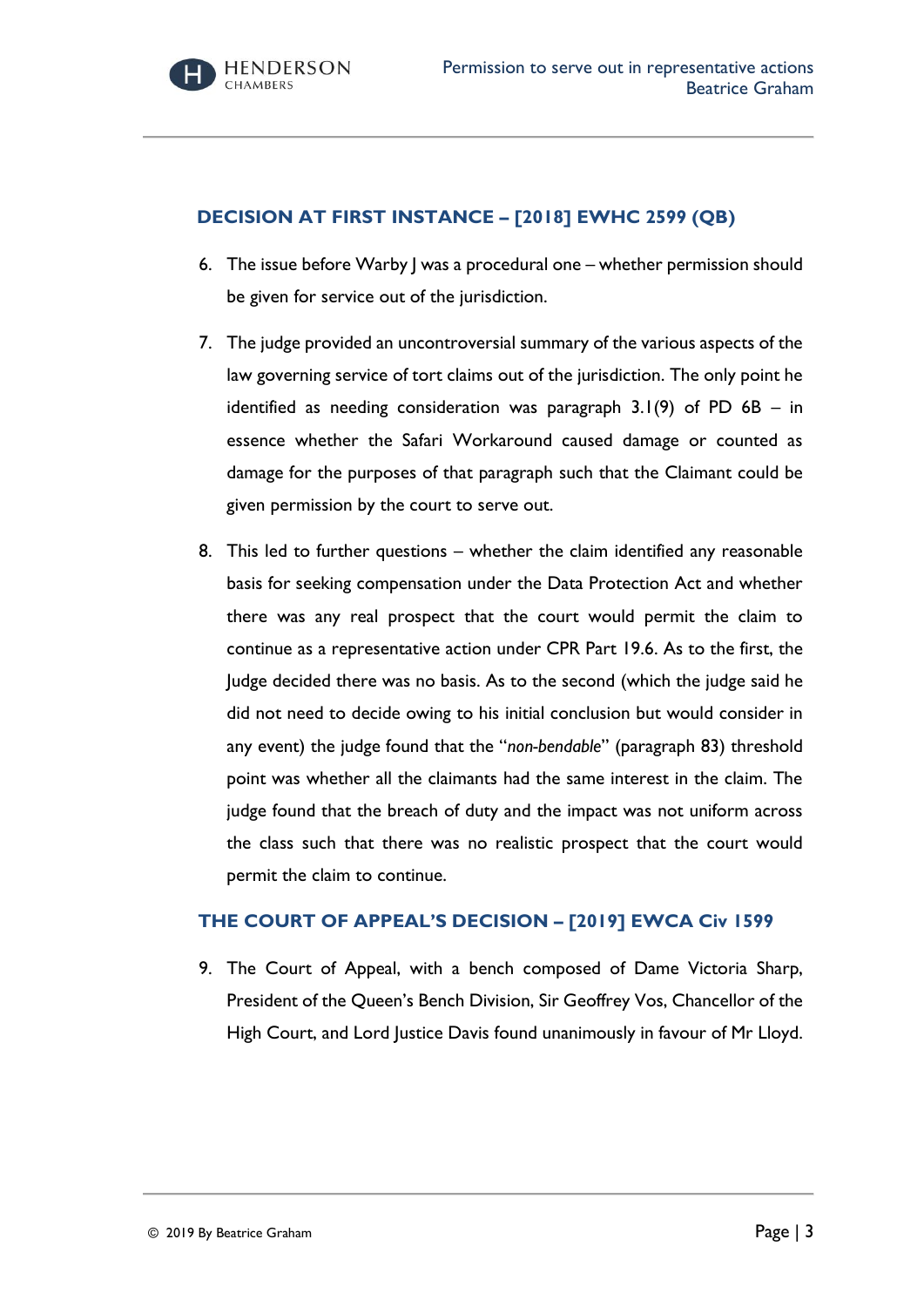- 10. The Court of Appeal considered three issues and its conclusions in relation to each appear at paragraphs 70, 81 and 87, as confirmed at 88-90. The analysis of each issue is addressed below.
- 11. **Issue 1:** Was the judge right to hold that a claimant cannot receive uniform per capita damages for infringement of their data protection rights under section 13 without proving pecuniary loss or distress?
	- a. The Court of Appeal read section 13 in the context of the Data Protection Directive 95/46/EC, Article 8 of the Charter of Fundamental Rights of the European Union 2012/C 326/02 and the case of *Gulati v MGN Limited* [2015] EWHC 1482 (Ch); [2015] EWCA Civ 1291 (CA).
	- b. *Gulati* was a phone hacking case brought in the tort of misuse of private information. Mr Lloyd relied heavily on an analogy with the current case. The Court of Appeal agreed: *Gulati* is "*(a) relevant, albeit strictly not biding on us as it was not a decision on the SPA, and (b) applicable by analogy for three main reasons. First, both MPI and section 13 derive from the same core rights to privacy. Secondly, since loss of control over telephone data was held to be damage for which compensation could be awarded in Gulati, it would not be wrong in principle if the represented claimants' loss of control over BGI data could not, likewise, for the purposes of the SPA, also be compensated. Thirdly, the EU law principles of equivalence and effectiveness point to the same approach being adopted to the legal definition of damage in the two torts which both derive from a common European right to privacy*." (paragraph 57)
	- c. In the event, the Court of Appeal determined that it was possible for damages to be awarded under the Data Protection Act even if there was no pecuniary loss or distress.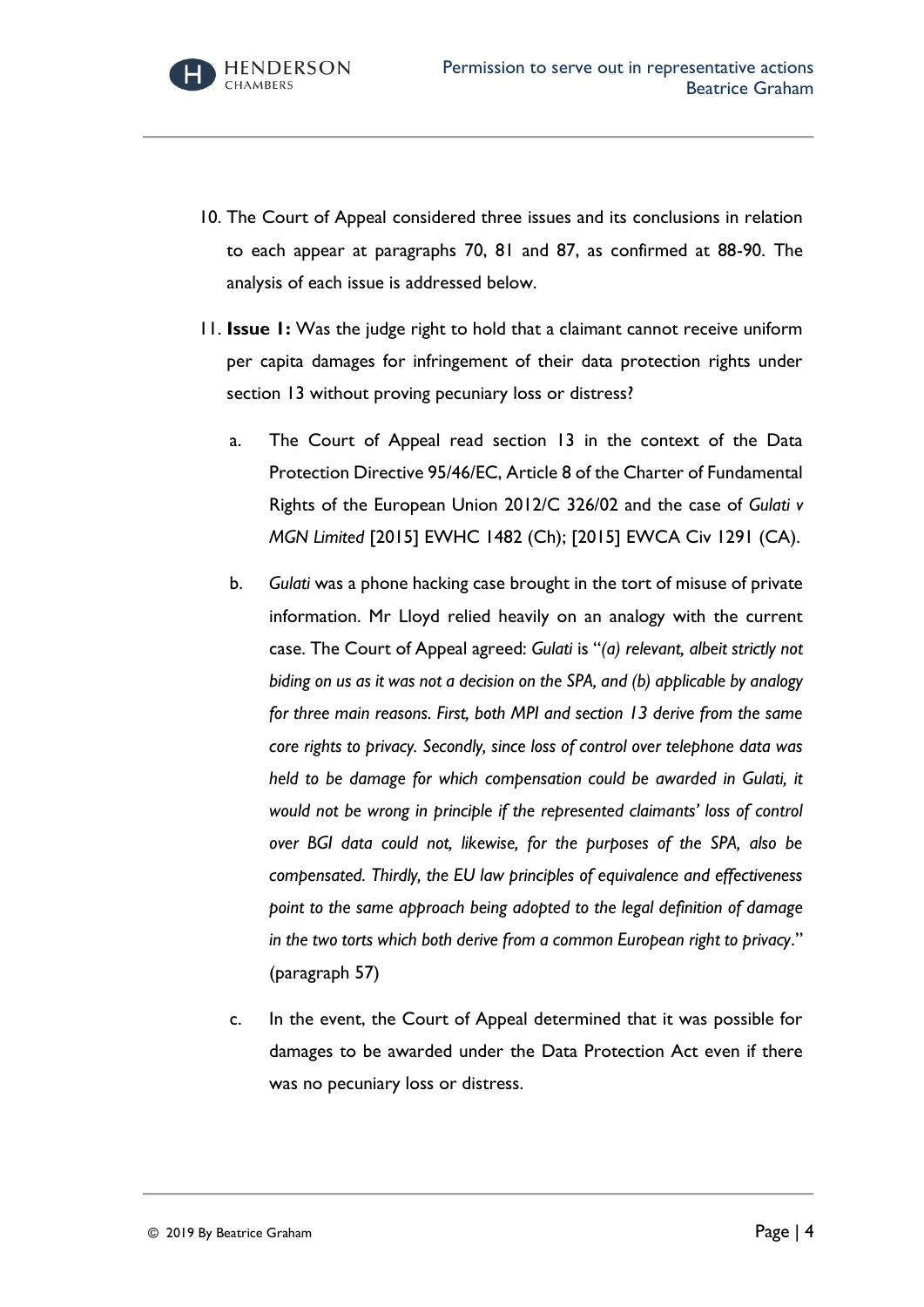- 12. **Issue 2:** Was the judge right to hold that the members of the class did not have the same interest under CPR Part 19.6(1) and were not identifiable?
	- a. The Court of Appeal found that he was not: "*the judge applied too stringent a test of "same interest", partly I think because of his determination as to the meaning of "damage". Once it is understood that the claimants that Mr Lloyd seeks to represent will all have had their BGI – something of value – taken by Google without their consent in the same circumstances during the same period, and are not seeking to rely on any personal circumstances affecting any individual claimant (whether distress or volume of data abstracted), the matter looks more straightforward. The represented class are all victims of the same alleged wrong, and have all sustained the same loss, namely loss of control over their BGI…once the claim is understood in the way I have described, it is impossible to imagine that Google could raise any defence to one represented claimant that did not apply to all others. The wrong is the same, and the loss claimed is the same.*" (paragraph 75)
	- b. The Court of Appeal went on to conclude that the members of the class were identifiable.
- 13. **Issue 3:** Can the judge's exercise of discretion be vitiated?
	- a. The Court of Appeal found that the judge below had taken two irrelevant matters into account in exercising his discretion: (1) the inability to identify the members of the class and (2) that the members of the class had not authorised the claim.
	- b. The Court of Appeal disagreed on the first the class was identifiable – and it relied on authority which confirmed that no such authorisation was necessary as to the second.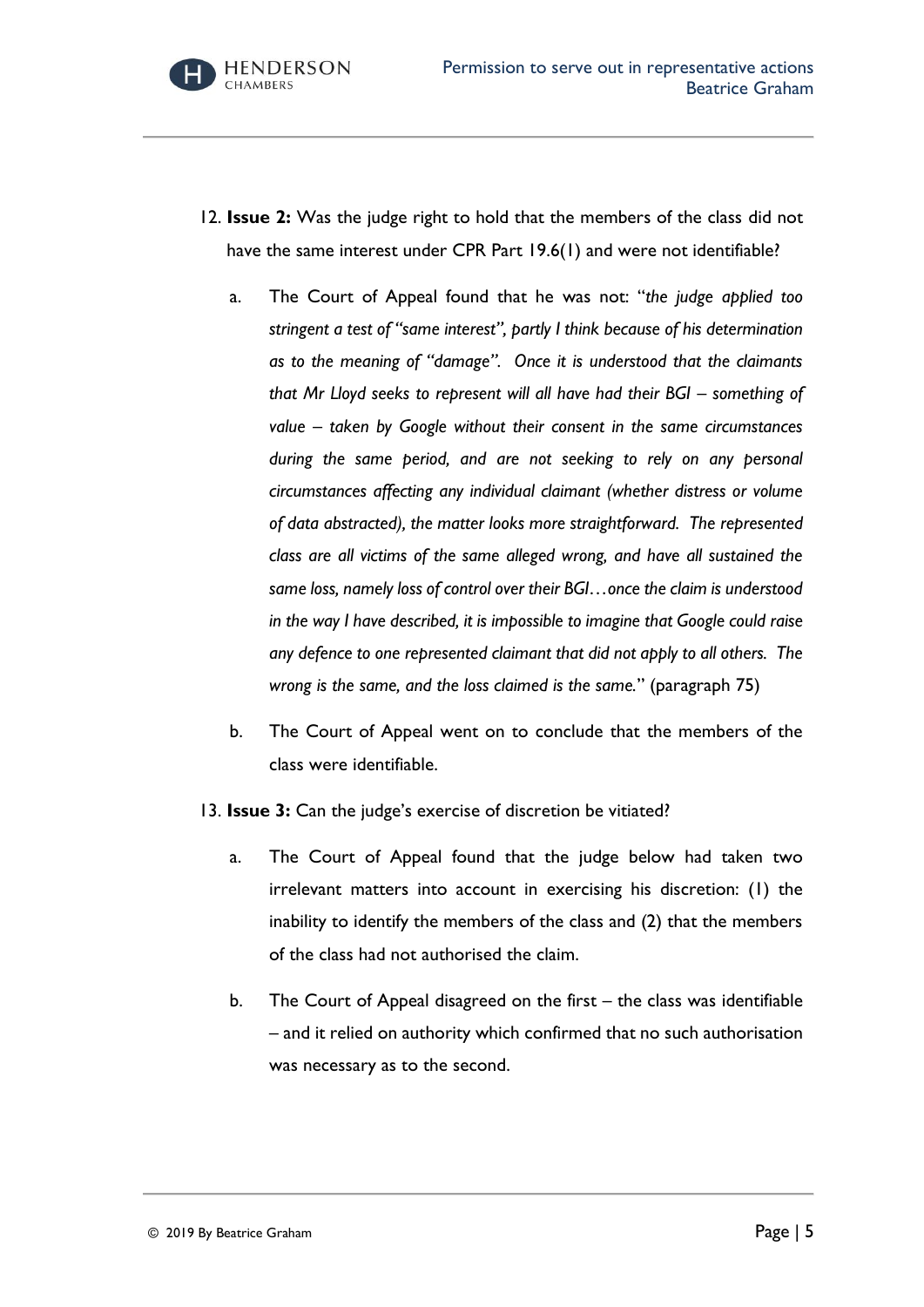### **KEY TAKE AWAY POINTS**

- 14. The decision has important ramifications for data protection law and also for collective proceedings. Breaches of the Data Protection Act are common place, and often inadvertent. The Court of Appeal concluded such breaches may be actionable even if the data subject has not suffered any financial loss or distress.
- 15. The potential ramifications for collective actions are, arguably, even more significant. A representative action has never previously been permitted to proceed for anything like this size of group. Further, as accepted by the Court of Appeal, the members of the group have been affected by Google's alleged breach in different ways. The Court has concluded that, although they have been affected by the breach in different ways, they have the same interest in the claim because they are claiming the same uniform loss. Mass tort claims where each of the claimants has suffered a modest loss are often unviable or uneconomic as group actions subject to a GLO. This decision may open the way for some mass-tort claims to be brought as representative actions.

#### **CONCLUSION**

16. The Court of Appeal rejected the judge below's characterisation of this claim as "*officious litigation*" stating:

> "*To the contrary, this case, quite properly if the allegations are proved, seeks to call Google to account for its allegedly wholesale and deliberate misuse of personal data without consent, undertaken with a view to commercial profit. It is not disproportionate to pursue such litigation in circumstances where, as was common ground, there will, if the judge were upheld, be no other remedy. The case may be costly and may use valuable court resources, but it will ensure that there is a civil*